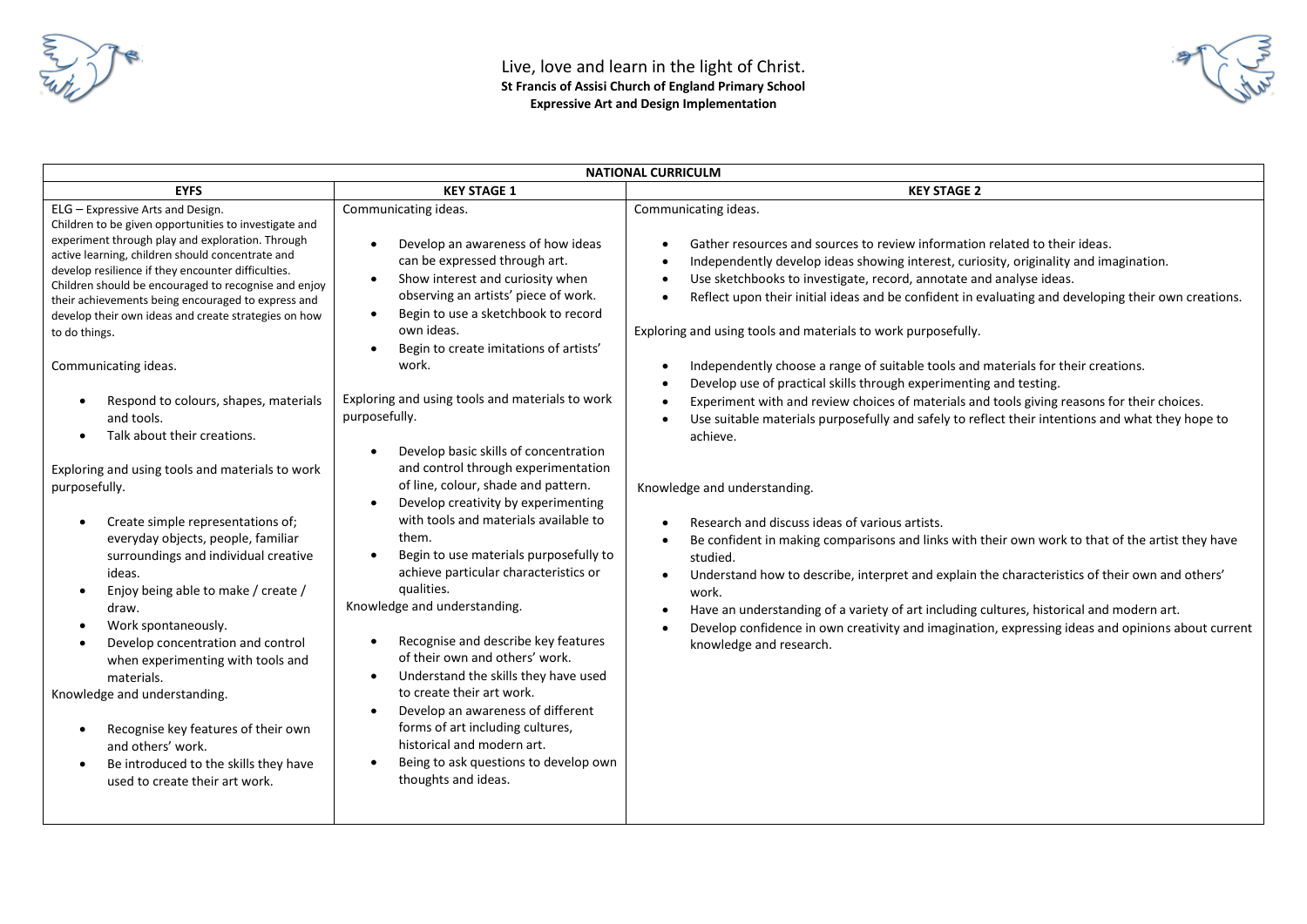

| Year group     | Autumn 1                                          | <b>Autumn 2</b> | Spring 1                                   | <b>Spring 2</b> | Summer 1                           | Summer 2                    |  |  |  |  |
|----------------|---------------------------------------------------|-----------------|--------------------------------------------|-----------------|------------------------------------|-----------------------------|--|--|--|--|
|                | <b>Working creatively</b>                         |                 |                                            |                 |                                    |                             |  |  |  |  |
| N <sub>1</sub> | Mark making                                       |                 | First experimentation with printing        |                 | First experimentation with colours |                             |  |  |  |  |
| $\mathsf{R}$   | Child led - colour experimentation                |                 | Child led - experimentation with materials |                 | Child led - drawing                |                             |  |  |  |  |
|                | Painting (colour experimentation)                 |                 | Drawing skills                             |                 | Collage                            |                             |  |  |  |  |
|                |                                                   |                 | Line styles, shapes and patterns           |                 |                                    | Seascape                    |  |  |  |  |
| $\overline{2}$ | Mixing and applying paint                         |                 | 3D models and sculpture                    |                 | Drawing skills                     |                             |  |  |  |  |
|                | Texture                                           |                 |                                            |                 | <b>Portraits</b>                   |                             |  |  |  |  |
|                |                                                   |                 |                                            |                 | Lines and tones                    |                             |  |  |  |  |
| $\overline{3}$ | <b>Painting (Watercolour)</b>                     |                 | Sketching (Observational)                  |                 | 3D models and sculpture            |                             |  |  |  |  |
|                | Colour wheel                                      |                 |                                            |                 |                                    |                             |  |  |  |  |
| 4              | Drawing skills                                    |                 | Collage                                    |                 | Printing (Ink)                     |                             |  |  |  |  |
|                | <b>Proportion and shades</b>                      |                 | Mixed media                                |                 |                                    |                             |  |  |  |  |
|                |                                                   |                 |                                            |                 |                                    |                             |  |  |  |  |
| 5              | 3D models and sculpture                           |                 | Painting (Oil)                             |                 |                                    | <b>Sketching (Charcoal)</b> |  |  |  |  |
|                |                                                   |                 |                                            |                 | Still life                         |                             |  |  |  |  |
| 6              | Colour experimentation (marble, ink, moods, hues, |                 | <b>Drawing</b>                             |                 | Painting (Variety of materials)    |                             |  |  |  |  |
|                | shades)                                           |                 | Perspective, graphic and movement          |                 | Blending, monochrome and tones     |                             |  |  |  |  |
|                |                                                   |                 |                                            |                 |                                    |                             |  |  |  |  |
|                |                                                   |                 |                                            |                 |                                    |                             |  |  |  |  |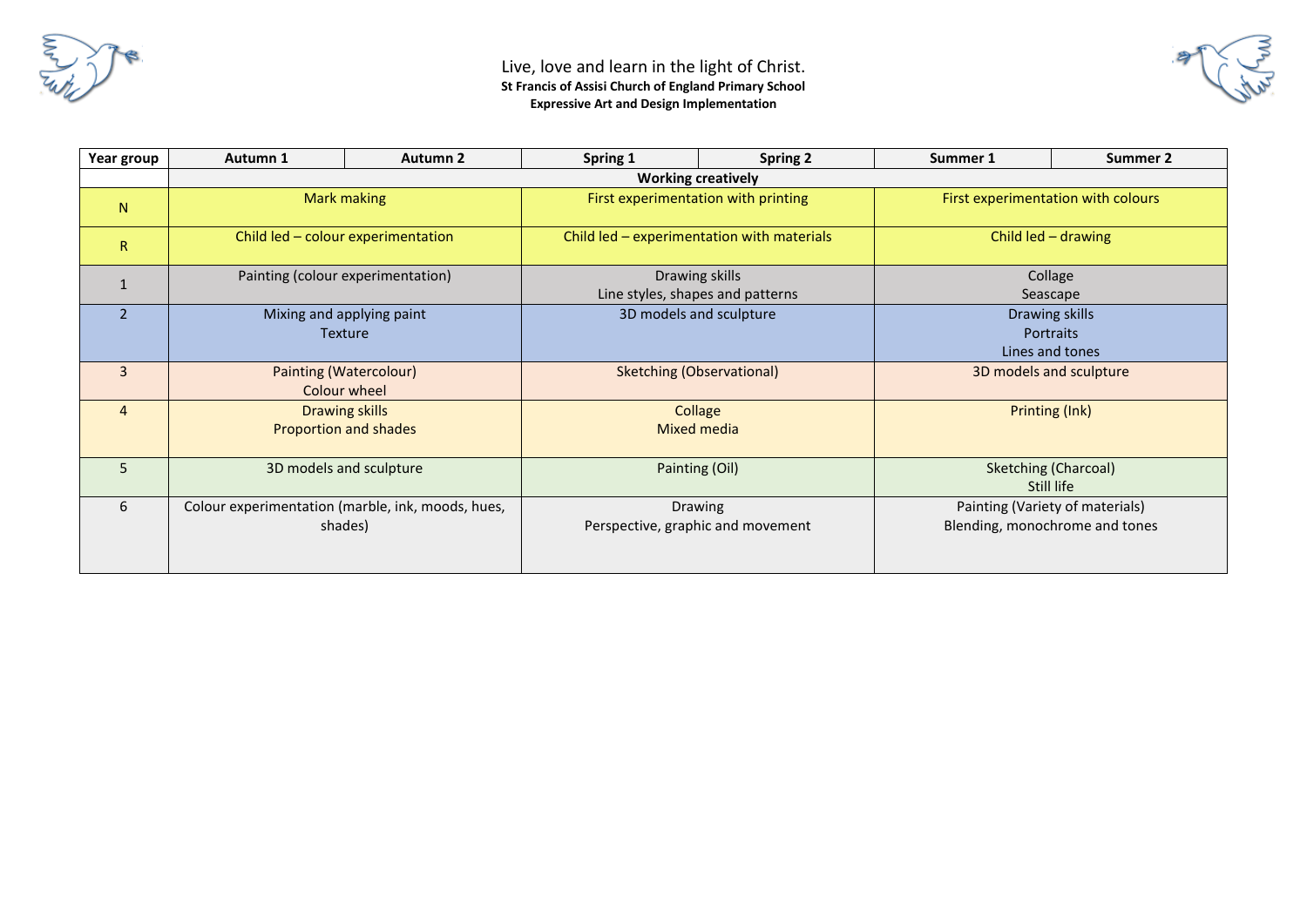



| <b>Early Years</b>                                                                                                      |                                                                                                                                                                                                                                                                                                                                                                                                                                                                                                                                                                                                                                                                                   | <b>Key Stage 1</b>                                                                                                                                                                                                                                                                                                                                                                                                          |                                                                                                                                                                                                                                                                                                                                                                                                                                                                                                                                                                                                                                                                                  | <b>Key Stage 2</b>                                                                                                                                                                                                                                                               |                                                                                                  |                                                                                                                                                                                                                                                                                                                                                                                                                                                                                                                                                                                                                                                                                                                                                                                                                                                                                                                                                                                                             |        |
|-------------------------------------------------------------------------------------------------------------------------|-----------------------------------------------------------------------------------------------------------------------------------------------------------------------------------------------------------------------------------------------------------------------------------------------------------------------------------------------------------------------------------------------------------------------------------------------------------------------------------------------------------------------------------------------------------------------------------------------------------------------------------------------------------------------------------|-----------------------------------------------------------------------------------------------------------------------------------------------------------------------------------------------------------------------------------------------------------------------------------------------------------------------------------------------------------------------------------------------------------------------------|----------------------------------------------------------------------------------------------------------------------------------------------------------------------------------------------------------------------------------------------------------------------------------------------------------------------------------------------------------------------------------------------------------------------------------------------------------------------------------------------------------------------------------------------------------------------------------------------------------------------------------------------------------------------------------|----------------------------------------------------------------------------------------------------------------------------------------------------------------------------------------------------------------------------------------------------------------------------------|--------------------------------------------------------------------------------------------------|-------------------------------------------------------------------------------------------------------------------------------------------------------------------------------------------------------------------------------------------------------------------------------------------------------------------------------------------------------------------------------------------------------------------------------------------------------------------------------------------------------------------------------------------------------------------------------------------------------------------------------------------------------------------------------------------------------------------------------------------------------------------------------------------------------------------------------------------------------------------------------------------------------------------------------------------------------------------------------------------------------------|--------|
| <b>Nursery</b>                                                                                                          | <b>Foundation</b>                                                                                                                                                                                                                                                                                                                                                                                                                                                                                                                                                                                                                                                                 | Year 1 or Year A                                                                                                                                                                                                                                                                                                                                                                                                            | Year 2 or Year B                                                                                                                                                                                                                                                                                                                                                                                                                                                                                                                                                                                                                                                                 | Year <sub>3</sub>                                                                                                                                                                                                                                                                | Year 4                                                                                           | Year 5                                                                                                                                                                                                                                                                                                                                                                                                                                                                                                                                                                                                                                                                                                                                                                                                                                                                                                                                                                                                      | Year 6 |
| *Has an awareness<br>of everyday<br>surroundings<br>relating to shapes,<br>colour, objects,<br>buildings and<br>people. | $ELG -$<br>Children to be given<br>opportunities to<br>investigate and<br>experiment through<br>play and exploration.<br>Through active<br>learning, children<br>should concentrate<br>and develop resilience<br>if they encounter<br>difficulties. Children<br>should be encouraged<br>to recognise and enjoy<br>their achievements<br>being encouraged to<br>express and develop<br>their own ideas and<br>create strategies on<br>how to do things.<br>*Begins to recognise<br>own achievements<br>and creativity.<br>*Experiments with<br>tools and materials<br>around them.<br>*Uses imagination<br>to create / draw /<br>make.<br>*Enjoys exploring<br>with own creativity | Communicating ideas.<br>$\bullet$<br>art.<br>$\bullet$<br>record own ideas.<br>artists' work.<br>Exploring and using tools and materials to<br>work purposefully.<br>Develop basic skills of<br>shade and pattern.<br>Develop creativity by<br>Begin to use materials<br>$\bullet$<br>Knowledge and understanding.<br>$\bullet$<br>work.<br>$\bullet$<br>$\bullet$<br>historical and modern art.<br>own thoughts and ideas. | Develop an awareness of how<br>ideas can be expressed through<br>Show interest and curiosity when<br>observing an artists' piece of work.<br>Begin to use a sketchbook to<br>Begin to create imitations of<br>concentration and control through<br>experimentation of line, colour,<br>experimenting with tools and<br>materials available to them.<br>purposefully to achieve particular<br>characteristics or qualities.<br>Recognise and describe key<br>features of their own and others'<br>Understand the skills they have<br>used to create their art work.<br>Develop an awareness of different<br>forms of art including cultures,<br>Being to ask questions to develop | Communicating ideas.<br>imagination.<br>$\bullet$<br>own creations.<br>Exploring and using tools and materials to work purposefully.<br>choices.<br>they hope to achieve.<br>Knowledge and understanding.<br>artist they have studied.<br>$\bullet$<br>and others' work.<br>art. | Research and discuss ideas of various artists.<br>opinions about current knowledge and research. | Gather resources and sources to review information related to their ideas.<br>Independently develop ideas showing interest, curiosity, originality and<br>Use sketchbooks to investigate, record, annotate and analyse ideas.<br>Reflect upon their initial ideas and be confident in evaluating and developing their<br>Independently choose a range of suitable tools and materials for their creations.<br>Develop use of practical skills through experimenting and testing.<br>Experiment with and review choices of materials and tools giving reasons for their<br>Use suitable materials purposefully and safely to reflect their intentions and what<br>Be confident in making comparisons and links with their own work to that of the<br>Understand how to describe, interpret and explain the characteristics of their own<br>Have an understanding of a variety of art including cultures, historical and modern<br>Develop confidence in own creativity and imagination, expressing ideas and |        |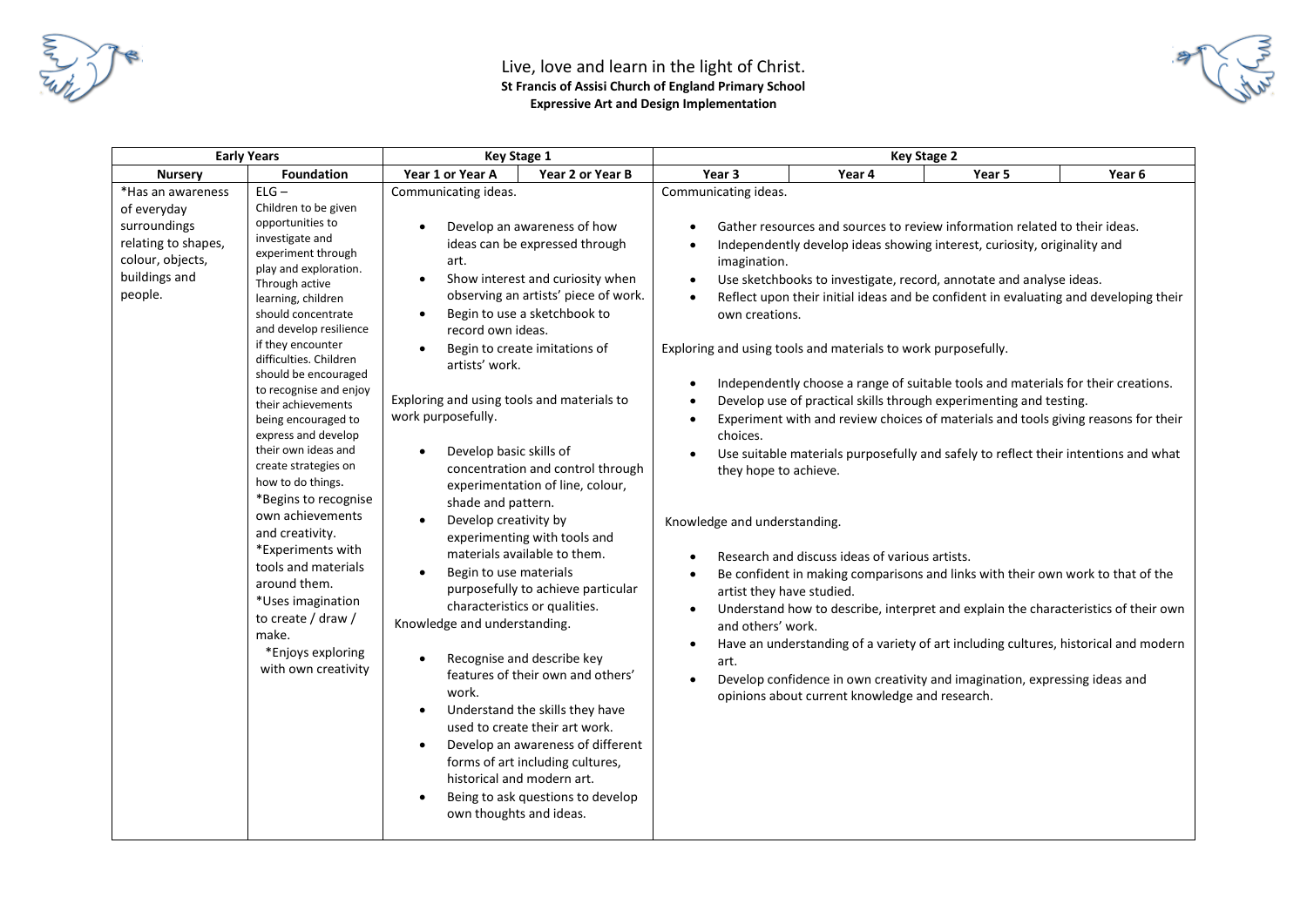



|            | <b>Foundation Stage</b> | Year 1                                                                                                                                                                                                                                                                                                                                                | Year 2                                                                                                                                                                                                                                                                                                                                                                                                                                                                       | Year 3                                                                                                                                                                                                                                                                                                                                                                                                                                                                                                                                                                                | Year 4                                                                                                                                                                                                                                                                                                                                                                                                                                                                                                                                                                                                                   | Year 5                                                                                                                                                                                                                                                                                                                                                                                                                                                                                                                                                                                                   | Year 6                                                                                                                                                                                                                                                                                                                                                                                                                                                          |
|------------|-------------------------|-------------------------------------------------------------------------------------------------------------------------------------------------------------------------------------------------------------------------------------------------------------------------------------------------------------------------------------------------------|------------------------------------------------------------------------------------------------------------------------------------------------------------------------------------------------------------------------------------------------------------------------------------------------------------------------------------------------------------------------------------------------------------------------------------------------------------------------------|---------------------------------------------------------------------------------------------------------------------------------------------------------------------------------------------------------------------------------------------------------------------------------------------------------------------------------------------------------------------------------------------------------------------------------------------------------------------------------------------------------------------------------------------------------------------------------------|--------------------------------------------------------------------------------------------------------------------------------------------------------------------------------------------------------------------------------------------------------------------------------------------------------------------------------------------------------------------------------------------------------------------------------------------------------------------------------------------------------------------------------------------------------------------------------------------------------------------------|----------------------------------------------------------------------------------------------------------------------------------------------------------------------------------------------------------------------------------------------------------------------------------------------------------------------------------------------------------------------------------------------------------------------------------------------------------------------------------------------------------------------------------------------------------------------------------------------------------|-----------------------------------------------------------------------------------------------------------------------------------------------------------------------------------------------------------------------------------------------------------------------------------------------------------------------------------------------------------------------------------------------------------------------------------------------------------------|
| Sketchbook |                         | *use of sketchbook to<br>practise, create and<br>experiment with ideas<br>*create imitations<br>*communicating own<br>ideas through labelling<br>*Use work of artist and<br>discuss the way lines,<br>shapes, shadows etc have<br>been drawn<br>*use artwork, prints,<br>textiles, sculpture,<br>ceramics as a starting<br>point in their sketchbooks | *planning own ideas<br>*adding description,<br>colour and shading to<br>communicate ideas<br>*begin to self-assess own<br>ideas<br>*talk about their peers'<br>work of art<br>*use sketchbooks to<br>research artists,<br>craftspeople and<br>designers<br>*use artwork, prints,<br>textiles, sculpture,<br>ceramics as a starting<br>point for research<br>* explain to a teacher the<br>choices they have made<br>for their own creation<br>*make changes to their<br>work | *to plan for their own<br>ideas<br>*use basic annotations to<br>communicate own ideas,<br>experimenting, making<br>changes and providing<br>reasons for choices<br>*to observe and describe<br>an artists' piece of work<br>*use sketchbooks to<br>make notes, collect ideas<br>from artists, designers<br>and experiment with<br>skills, applicators and<br>tools.<br>*begin to self-assess to<br>make improvements<br>*make positive<br>reflections on peers' work<br>using art vocabulary<br>*compare own ideas to<br>that of an artists' piece of<br>work to develop own<br>ideas | *to research, plan and<br>organise ideas<br>*develop use of various<br>techniques when<br>planning and give reasons<br>for these<br>*explore, experiment and<br>make suitable choices<br>when planning for the use<br>of media, tools and<br>applications<br>*observe, describe and<br>annotate an artists' piece<br>of work<br>*compare own ideas from<br>an artist of interest and<br>explore ways of<br>expressing their own<br>opinions and ideas<br>*start to explore links<br>with artists work using<br>colour, subject and<br>feelings.<br>*use knowledge of<br>drawings from ancient<br>times in their own work | *develop individual<br>creativity by planning and<br>annotating own ideas<br>using various techniques<br>*review and revisit own<br>ideas to make<br>amendments and reflect<br>on current ideas for<br>progression<br>*use various and<br>appropriate techniques,<br>materials and<br>applications when<br>planning and give reasons<br>for these<br>*observe, describe and<br>annotate an artists' piece<br>of work and make links<br>with own ideas<br>-develop knowledge of art<br>history<br>Renaissance, Baroque, Arts<br>and Crafts, Art Nouveau, Art<br>Deco, Impressionism, Pop<br>Art, abstract | *to improve their<br>mastery of planning and<br>making annotations for<br>their own designs<br>*use sketchbooks as a<br>wat of experimenting,<br>researching and showing<br>progression from initial<br>thoughts and ideas<br>*to reflect upon work of<br>their own and their peers'<br>in a critical way to make<br>improvements<br>*use knowledge of art<br>history in their own work<br>Develop their own line of<br>enquiry from an art<br>period or artist |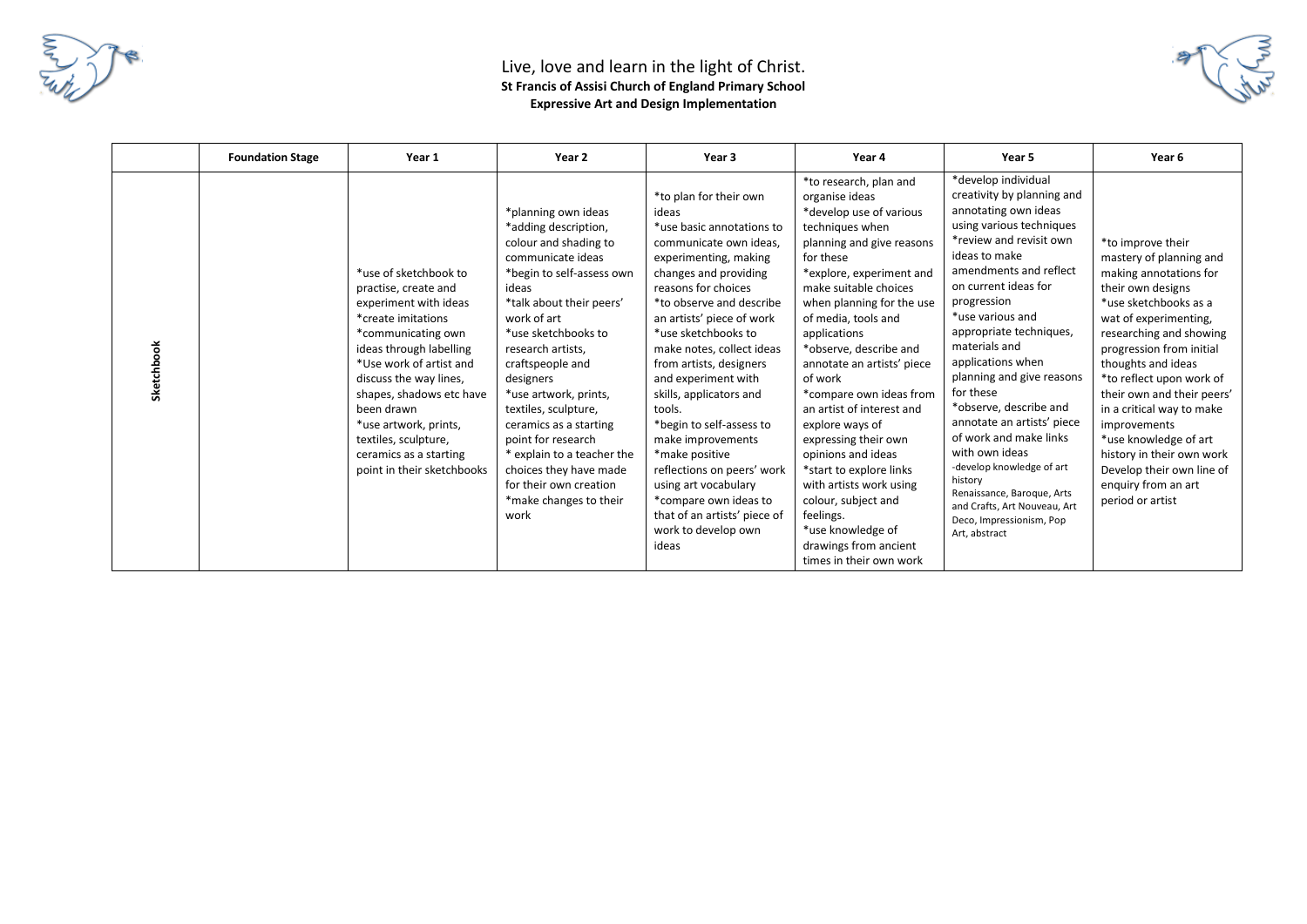

| drawing  | *exploring with different<br>drawing tools pens,<br>pencils, crayons, wax,<br>pastels, chalk etc to make<br>purposeful marks<br>*creates simple<br>representations of<br>people, events and<br>objects<br>*experiment with all<br>drawing tools to make<br>purposeful drawings of<br>things that interest the<br>children<br>*begin to draw from<br>observations and memory | *basic drawing skills<br>including horizontal,<br>vertical and curved lines,<br>use of shapes to identify<br>outlines and simple<br>patterns.<br>*Shading - light and dark.<br>*experimenting with use<br>of pressure to create faint<br>and dark lines when<br>sketching.<br>*Colouring techniques-<br>colouring in the lines,<br>colouring/shading in one<br>direction.                               | *basic drawing skills<br>reviewing line styles,<br>shape, pattern, shading<br>and tones.<br>*Using various line styles<br>and shapes for outlines<br>and sketches.<br>*shading - pencil<br>pressure, use of colour<br>for shading.<br>*begin to draw simple<br>shapes for portrait<br>features<br>*draw from memory and<br>imitate from digital media<br>* experimenting with<br>black and white for<br>shading techniques. | *develop tinting and<br>highlighting skills.<br>*Use of black and white<br>to create darker and<br>lighter shades - using<br>different pencil grades,<br>chalks and pastels<br>*experiment with line<br>style, shape, proportion<br>and perspective. | *use tinting and<br>highlighting for different<br>effects.<br>*sketch using<br>imagination, memory and<br>observational skills -<br>figures, buildings, faces<br>*Develop use of<br>proportion, perspective<br>and line skills. | *use tinting, shading,<br>monochrome and<br>highlighting for different<br>effects<br>*use of different grades<br>of pencils, charcoal,<br>pastels and chalks to<br>create develop shading<br>techniques.<br>*Develop use of<br>proportion, perspective<br>and line skills.<br>*sketch using foreground<br>middle and background<br>*begin to draw still life<br>objects<br>*use of visual<br>representations to<br>capture detail | *use skills of line, shade<br>and tinting to achieve<br>own creations.<br>*develop skills of drawing<br>shapes, edges, space and<br>shadows<br>*develop drawing in<br>perspective<br>*master skills of pressure<br>to draw vanishing points<br>*use drawing techniques<br>accurately including<br>highlighting, shading and<br>pressure to capture detail<br>*use research, digital<br>media, memory,<br>imagination and visual<br>representations<br>*draw showing<br>movement |
|----------|-----------------------------------------------------------------------------------------------------------------------------------------------------------------------------------------------------------------------------------------------------------------------------------------------------------------------------------------------------------------------------|---------------------------------------------------------------------------------------------------------------------------------------------------------------------------------------------------------------------------------------------------------------------------------------------------------------------------------------------------------------------------------------------------------|-----------------------------------------------------------------------------------------------------------------------------------------------------------------------------------------------------------------------------------------------------------------------------------------------------------------------------------------------------------------------------------------------------------------------------|------------------------------------------------------------------------------------------------------------------------------------------------------------------------------------------------------------------------------------------------------|---------------------------------------------------------------------------------------------------------------------------------------------------------------------------------------------------------------------------------|-----------------------------------------------------------------------------------------------------------------------------------------------------------------------------------------------------------------------------------------------------------------------------------------------------------------------------------------------------------------------------------------------------------------------------------|---------------------------------------------------------------------------------------------------------------------------------------------------------------------------------------------------------------------------------------------------------------------------------------------------------------------------------------------------------------------------------------------------------------------------------------------------------------------------------|
| painting | *can handle paintbrushes<br>and make marks on paper<br>*explores how paint<br>mixes<br>*know primary colour<br>names<br>*explores colour and how<br>colours can be changed<br>*explore what happens<br>when they mix colours<br>*choose colours for a<br>purpose<br>*know all colour names                                                                                  | *choose different size<br>brushes to experiment<br>*know how to mix two<br>colours to make a third<br>*explore paints and<br>adding materials to paint<br>*explore primary colours.<br>*begin to mix secondary<br>colours.<br>*experiment with<br>painting materials to<br>create different effects.<br>*exploring different brush<br>sizes and other painting<br>tools to create different<br>effects. | *Experiment with primary<br>and secondary colours.<br>*Use paint to begin<br>tinting and highlighting.<br>*Explore with texture and<br>applying paint<br>*using a variety of<br>brushes.                                                                                                                                                                                                                                    | *begin to experiment<br>with watercolour,<br>metallic and powder<br>paints<br>*use of brushes for<br>different effects.<br>* mixing colours to create<br>warm and cold tones.                                                                        | *Developing knowledge<br>of mixing colours<br>*Exploring different brush<br>strokes and other tools to<br>create texture and<br>effects.<br>*Experiment with shading<br>and tones.                                              | *Using a range of painting<br>surfaces e.g. canvas, card,<br>wood<br>*Use of oil paints to<br>experiment with texture<br>and application of paint.<br>*use a variety of paints.                                                                                                                                                                                                                                                   | *Using a range of painting<br>surfaces<br>*Choosing suitable types<br>of paint, experimenting<br>with different types of<br>materials, thickness,<br>blending, texture, effect<br>and application<br>*use of colour to explore<br>moods, hues, shades,<br>monochrome and tones                                                                                                                                                                                                  |